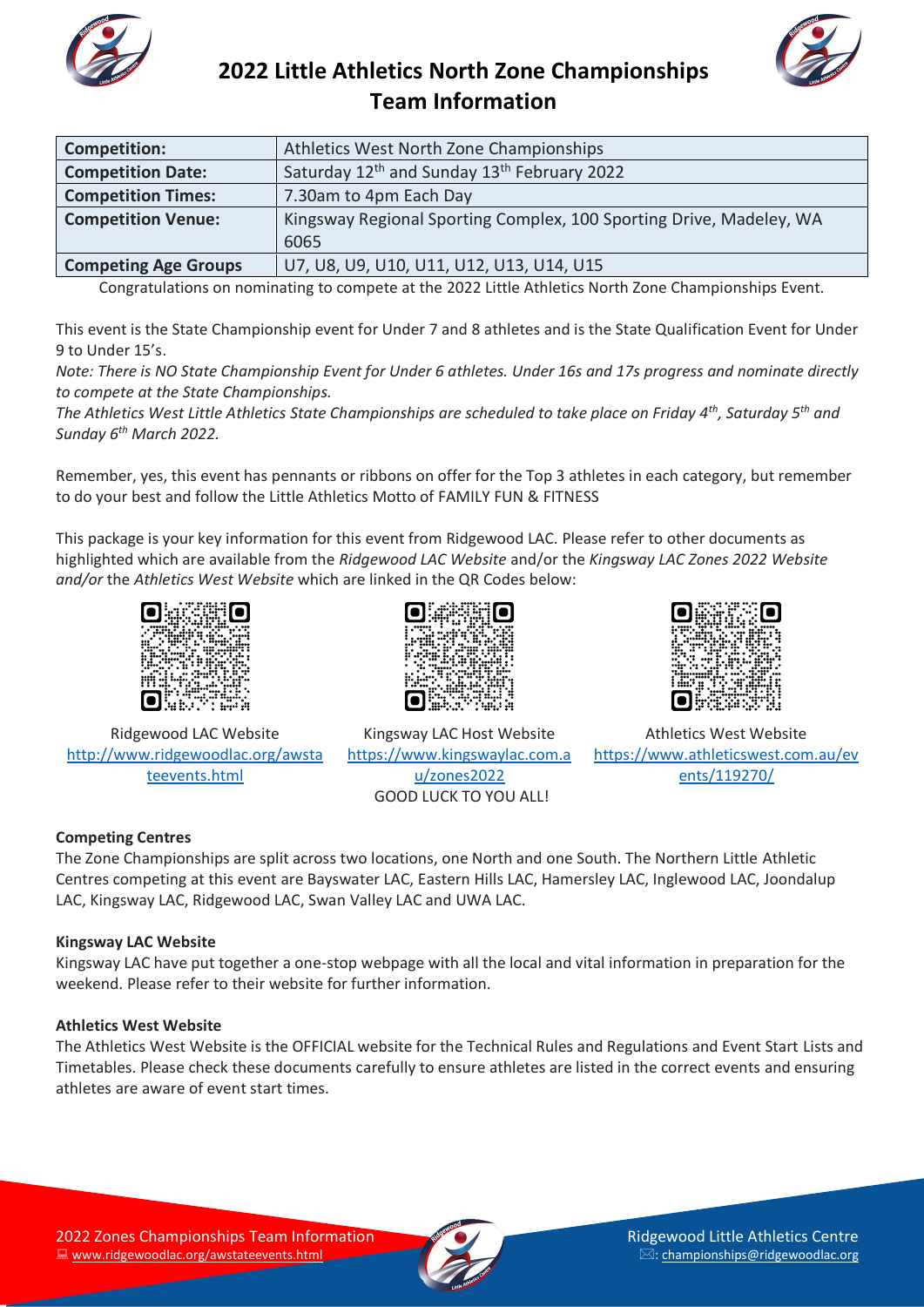



### **Parking around Kingsway Regional Sporting Complex**

Athletics West and Kingsway LAC highlight that there is a large volume of vehicles expected at this event. Parking is plentiful, with plenty of parking spaces within a short stroll of the venue. Please take this into consideration when preparing for your arrival. More Information on the Kingsway LAC website.

#### **COVID Protocols**

As confirmed by Athletics West on February 4<sup>th</sup>, the 2022 Zone Championships have been classified as "Community Sport" under the current WA Health and Government Guidelines. This means that there is no vaccination mandate being implemented at this event. It is important to note that masks WILL be always required in all indoor areas unless actively eating or drinking. Mandatory contract tracing requirements will be in place with ServiceWA / SafeWA QR Codes located throughout the facilities and at all entry points. Please ensure that you scan in using the QR Codes provided.

#### **Venue Map**

A Venue Map highlighting the location of all the important sites around the arena is available on the Kingsway LAC website. The Kingsway LAC arena is quite spread out so please take this into consideration when moving around the facility.

#### **Ridgewood LAC Team HQ**

Ridgewood LAC Tent HQ will be located somewhere around the main track and arena - Look out for the Ridgewood Banners and Tents. Families and athletes are encouraged to join the team at the team tents to support athletes and cheer them on throughout the weekend.

#### **Ridgewood LAC Team Manager**

Paul Phillips is the Team Manager for this event. If you have any issues throughout the day, please contact the Team Manager on the Centre Mobile: 0498 179 478 or Paul: 0413 603 634

#### **Arrival Information**

All athletes MUST arrive at the Kingsway Regional Sporting Complex **no less than 45 minutes prior** to your Call Room Entry Time. Please be aware that parking for this event is at a premium and parking close to the entry points may not be available when you arrive.

Once you arrive at the venue, please head to the **Ridgewood LAC Team HQ** to check in.

### **Uniform:**

Under 7 and 8 athletes are encouraged to wear the Ridgewood LAC singlet, however, Club Uniform may be worn.

Under 9 to Under 15 athletes MUST wear the Ridgewood LAC Uniform which consists of the Centre Singlet and Shorts. If you do not have Centre Uniform, please ensure you attend Ridgewood LAC training on Thursday 10<sup>th</sup> February at 5pm to purchase.

Athletes may wear a second pair of shorts (compression shorts) underneath the Ridgewood Shorts. These must be either plain black, skin colour or Ridgewood Blue. If any logos are present, these must not exceed 7cm x 5cm (size of a matchbox)

### **Spikes**

Please refer to the Technical Rules and Regulations (included on the Athletics West Website) for the usage and wearing of spiked shoes.

U7-10 - No Spikes Permitted

U11-12 - Spikes in 100m, 200m, 400m, Short Track Hurdles, Long Jump, Triple Jump, High Jump and Javelin U13-15 - Spikes in 100m, 200m, 400m, Short Track Hurdles, Long Track Hurdles, 800m, 1500m, Long Jump, Triple Jump, High Jump and Javelin.

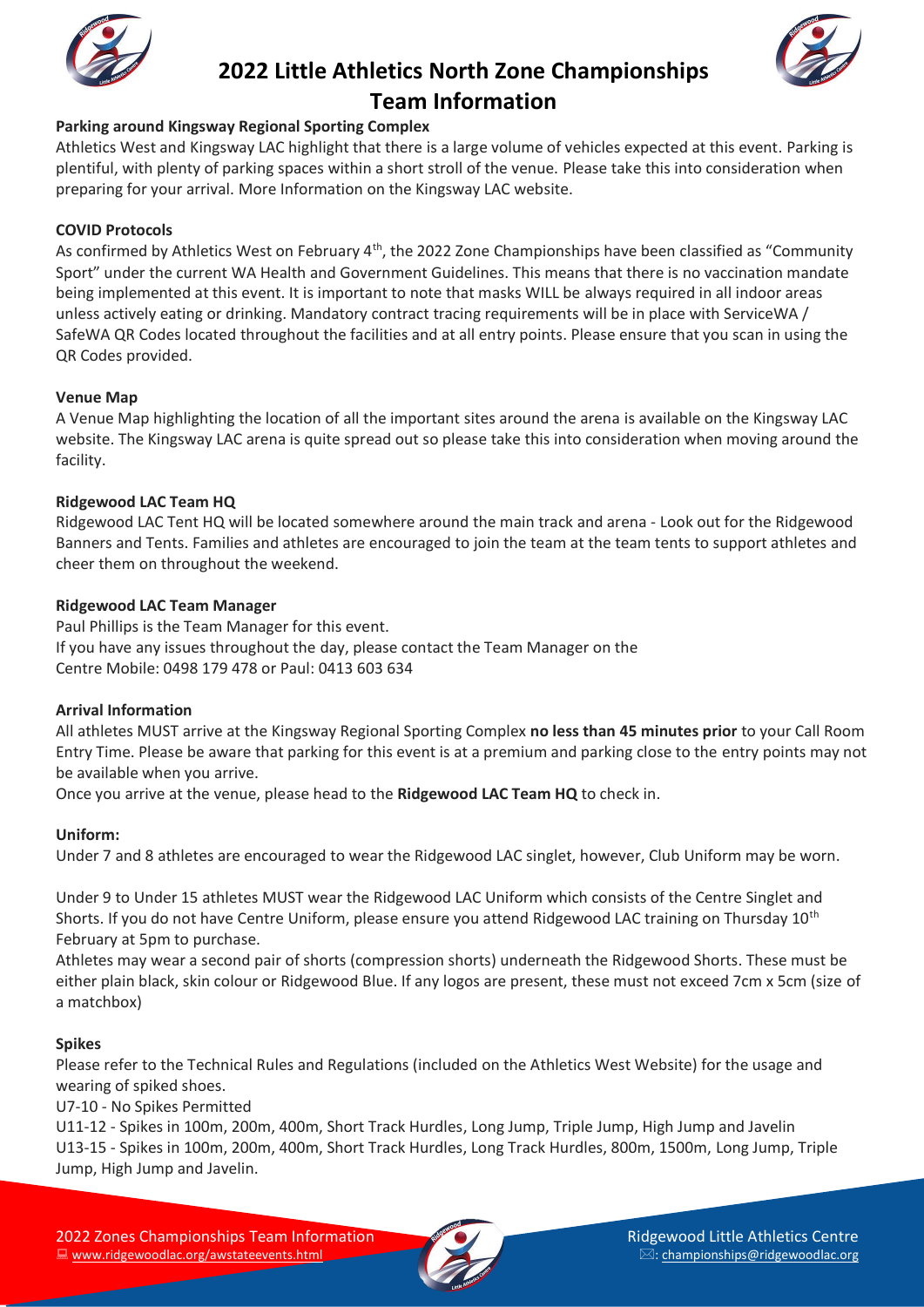





### **Call Room**

A Call Room will be in operation at this event. The Call Room will be located in front of the Canteen and Toilets building/Grandstand area.

Track Athletes will enter 20 minutes prior to event start time and Field Athletes will enter 35 minutes prior to event start time.

*PLEASE NOTE THERE WILL BE NO ANNOUNCEMENTS RELATING TO CALL ROOM ENTRIES.*

Athletes are responsible for knowing what time they need to enter the Call Room and to be at the Call Room ON TIME. Failure to attend the Call Room on time, may result in an athlete being unable to compete. Please check the timetable published on the Athletics West website for the latest start times and apply the above times to know what time to arrive at Call Room.

### **Zone Track Heat to Final Qualification**

In the 70m, 100m, 200m, 400m and Hurdles events there will be Heats and Finals when there are more than 8 athletes registered to compete. Qualification for the Final from the heats are outlined in the Technical Regulations document published on the Athletics West website.

### **Field Events**

In U7 and U8 Field Events there will only be THREE (3) rounds.

In U9 to U15 Field Events there will be THREE (3) rounds for all athletes with the top EIGHT (8) athletes getting ONE (1) additional attempt. If there are less than eight athletes in an event, only those who have recorded a valid attempt in the first three rounds will be eligible to have a fourth attempt.

### **Qualification Process – Zones to States (U9 to U15)**

All events for U9 to U15 are qualification events for athletes to progress to the State Championships in March. In each event the Top 4 athletes will be deemed as Automatic Qualifiers. Following the conclusion of the Zone Championships, the remaining qualifiers will be announced as per the following table. *\*Ridgewood is part of Zone 2*

| QUALIFICATION FOR THE WA LITTLE ATHLETICS STATE TRACK AND FIELD CHAMPIONSHIPS |                           |       |                                                                                                                             |                                                                                       |
|-------------------------------------------------------------------------------|---------------------------|-------|-----------------------------------------------------------------------------------------------------------------------------|---------------------------------------------------------------------------------------|
| Events                                                                        | Max<br>Num of<br>Athletes | Zone  | Qualification                                                                                                               |                                                                                       |
| 70m, 100m,<br>200m, 400m<br>& Short<br><b>Hurdles</b>                         | 27                        | 1 & 2 | First 4 placegetters from each zone.<br>Total - 8 Athletes                                                                  | Next best performing athletes                                                         |
|                                                                               |                           | 3     | First 2 placegetters from Country<br>Championships then next best<br>performance from PB Nomination. Total<br>-3 Athletes   | from all Zones to reach max.<br>number of athletes per event.<br>Total - 16 athletes  |
| Shot Put, Long<br>Jump & Triple<br>Jump                                       | 24                        | 1 & 2 | First 4 placegetters from each zone.<br>Total - 8 Athletes                                                                  | Next best performing athletes                                                         |
|                                                                               |                           | 3     | First 2 placegetters from Country<br>Championships then next best<br>performance from PB Nomination. Total<br>$-3$ Athletes | from all Zones to reach max.<br>number of athletes per event.<br>Total $-13$ athletes |
| Long Hurdles,<br>800m, 1500m,<br>Walks, Discus,<br>Javelin & High<br>Jump     | 18                        | 1 & 2 | First 4 placegetters from each zone.<br>Total - 8 Athletes                                                                  | Next best performing athletes                                                         |
|                                                                               |                           | 3     | First 2 placegetters from Country<br>Championships then next best<br>performance from PB Nomination. Total<br>-3 Athletes   | from all Zones to reach max.<br>number of athletes per event.<br>Total $-7$ athletes  |

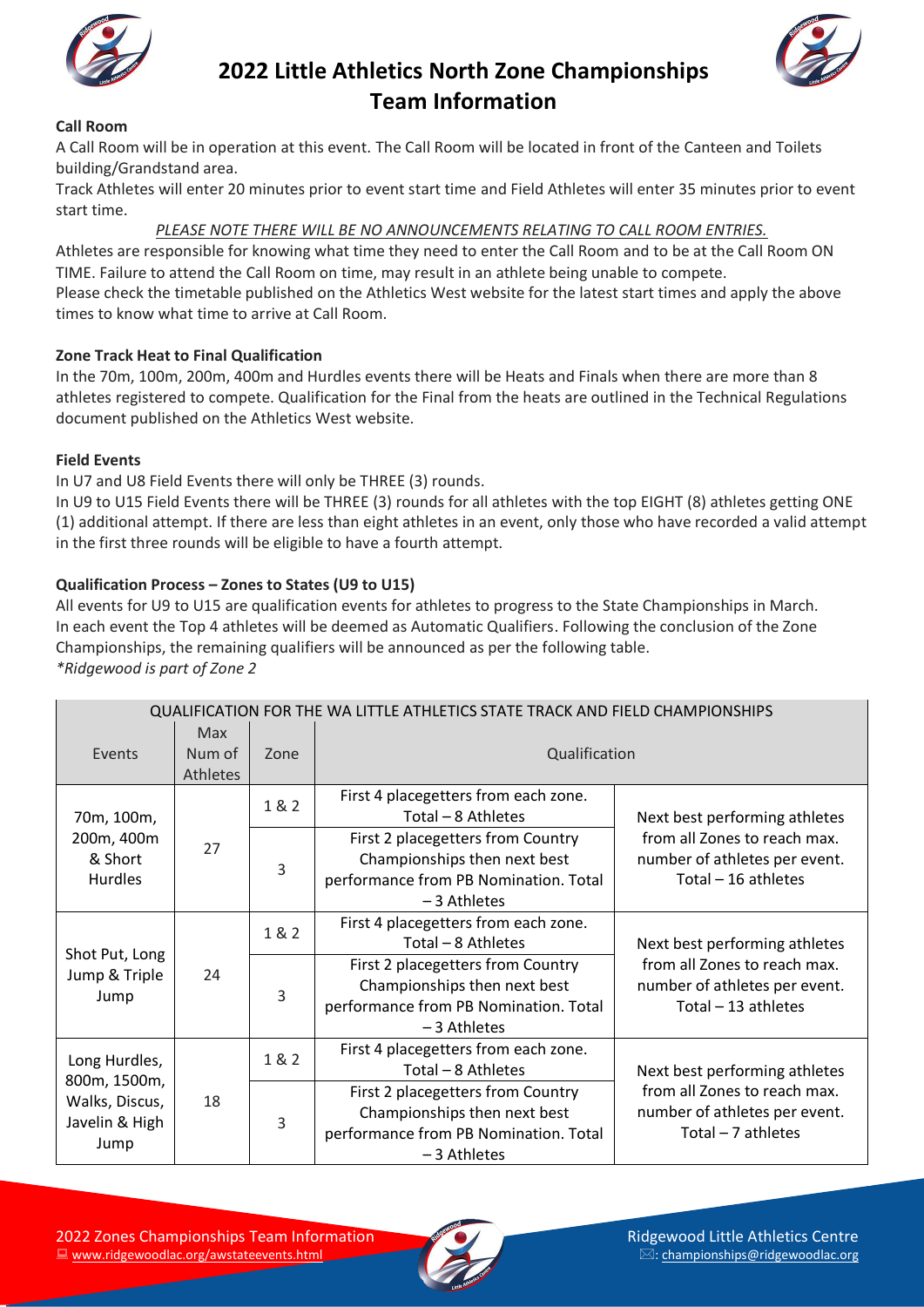

#### **Parent Volunteer Roster**

As with all athletics events, parents are required to assist on sites to ensure the smooth running of the event. All families are expected to make themselves available to complete at least ONE roster per competing athlete. If you have selected your roster, Ridgewood LAC sincerely thanks you for your assistance at this event. If you have not selected a roster, please scan the QR Code and select a roster OR contact [championships@ridgewoodlac.org](mailto:championships@ridgewoodlac.org) and we will put you on a stand-by list to fill any positions that become available throughout the weekend.

#### **Roster Check In**

Please sign in for your roster at the **Ridgewood LAC Tent HQ** and then proceed to the **Volunteer Sign in Point (Kingsway LAC Office)** which will be indicated on the Venue Map.

The appointed Key Officials will be able to answer any questions you have.

Please familiarise yourself with the location of your Roster Site and of course your child's site by checking the Venue Map available on the Athletics West website or on the maps at the TIC.

Volunteers must wear a hat, have enclosed shoes, and take a water bottle with them to site.

#### **Protests and Appeals**

If there is any requirement to potentially protest a result or event, please contact the Team Manager and discuss the options that apply.

Only the **Ridgewood LAC Team Managers** can submit protests and appeals. This will cost \$55 which is to be covered by the Athlete who wishes to lodge the protest.

#### **Long Range Forecast**

The long range forecast is predicting a top of 28 degrees on Saturday, increasing to 33 degrees on Sunday. This could be "perfect" to "warm" conditions for competition. Not too hot, not too cold  $\odot$ . Remember to prepare for the expected forecast with appropriate water, snacks, and towels etc.

#### **Social Media Coverage**

Don't forget to follow Ridgewood LAC on Facebook and Instagram for photos and updates from the event. The Ridgewood LAC Team Managers and Championships Team will endeavour to upload "Pennant Alerts" for our Under 7 and Under 8's as soon as practical throughout the day. If you win a pennant, make sure you get a photo in our "RLAC Medal Alert" photo frame for inclusion in our socials.

#### **Final Ridgewood Notes**

Ridgewood LAC have put in a lot of time and effort behind the scenes to ensure that not only are we well represented as a Centre, but the athletes themselves are able to do their very best and have fun at this very prestigious event.

#### **Contact prior to the event**

If you have any questions, queries, or concerns about anything relating to this event, please contact us via email: [championships@ridgewoodlac.org](mailto:championships@ridgewoodlac.org)

On behalf of the Ridgewood LAC Board, thank you to all the volunteers who are assisting across the day Congratulations to all the competing athletes, good luck for your events, enjoy the competition and…

GO RIDGEWOOD!!!!









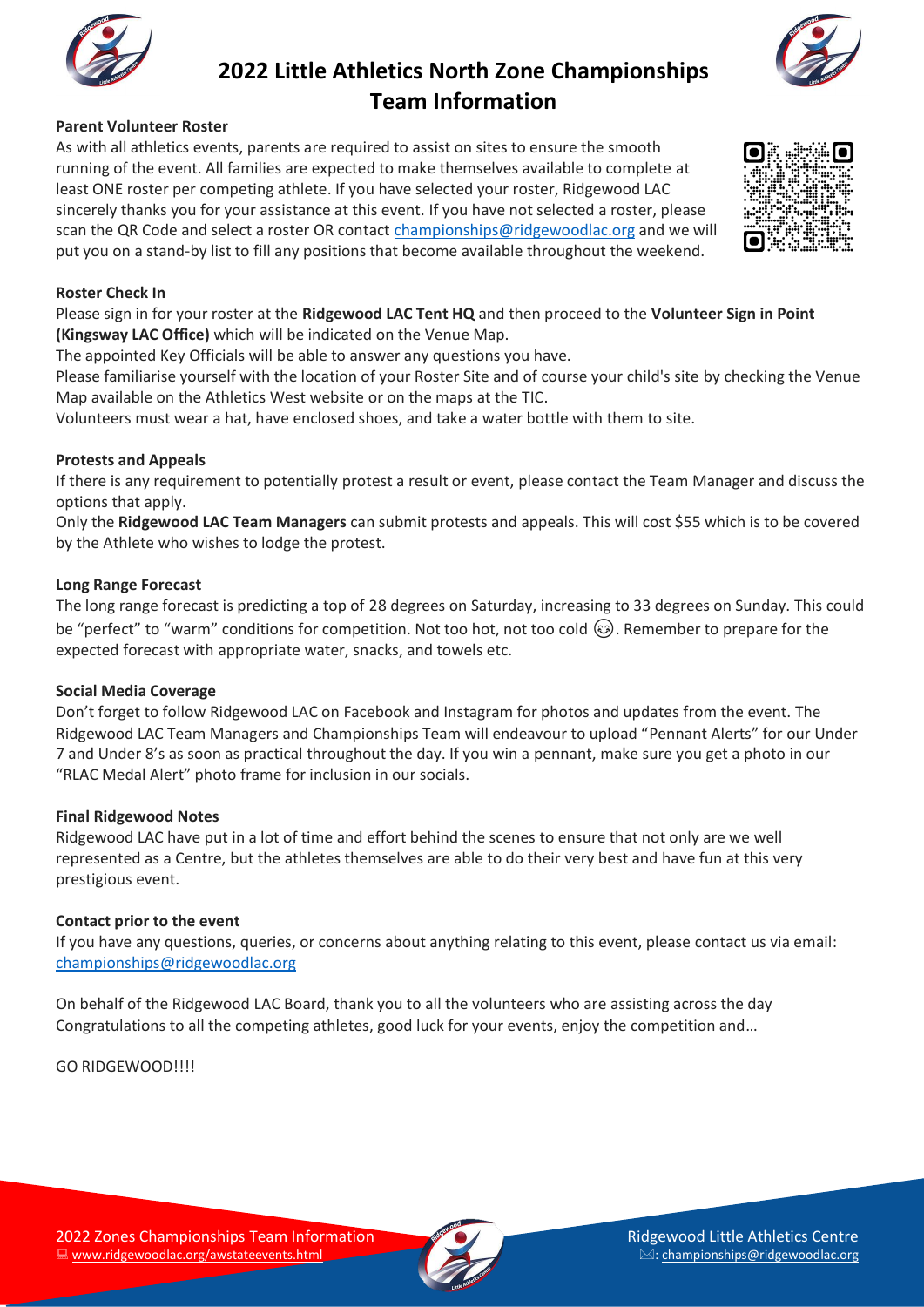



**Participating Athletes State Championships (U7-U8)**

### **Under 7 Girls**

Sienna Flamini – Mindarie Billie Greatbanks – Quinns Darcie Green – Mindarie Emily Sanders – Mindarie

### **Under 8 Girls**

Isla Dunstan – Yanchep Alice Foot – Butler Sienna Hymen – Mindarie Selena Kehoe – Butler Hayley Moore – Quinns Neve Munro – Clarkson Avaleigh Phelps – Yanchep

## **Under 7 Boys** Jasper Curtis – Yanchep Myles Laud – Clarkson Lucas Manzoli de Moura – Butler Cowen Pitout – Quinns

### **Under 8 Boys** Jay Callan – Butler Hunter Croker – Mindarie Zayden Locke – Butler Charlie Sanders – Mindarie Benaiah Tolley – Clarkson

# **State Qualification Participants**

(Top 4 per event Automatic State Qualifiers, plus next best places across both Zones. Refer to table for clarification.)

### **Under 9 Girls**

Amelia Barnes – Butler Brea Elsdon-Goodyear – Clarkson Dillan Martinovich – Quinns Quin Parkinson – Butler Kamika Pitout – Quinns Kayla Tenardi – Yanchep Ivy Warburton – Clarkson

### **Under 9 Boys**

Logan Arthur – Yanchep Taj Ford – Clarkson Dillan Holmes – Yanchep Jaxson Locke – Butler Dominic Moore – Quinns Lucas Munro – Clarkson Luke Panossian – Mindarie Te ariki Tichborne – Yanchep Calvin Venter – Butler

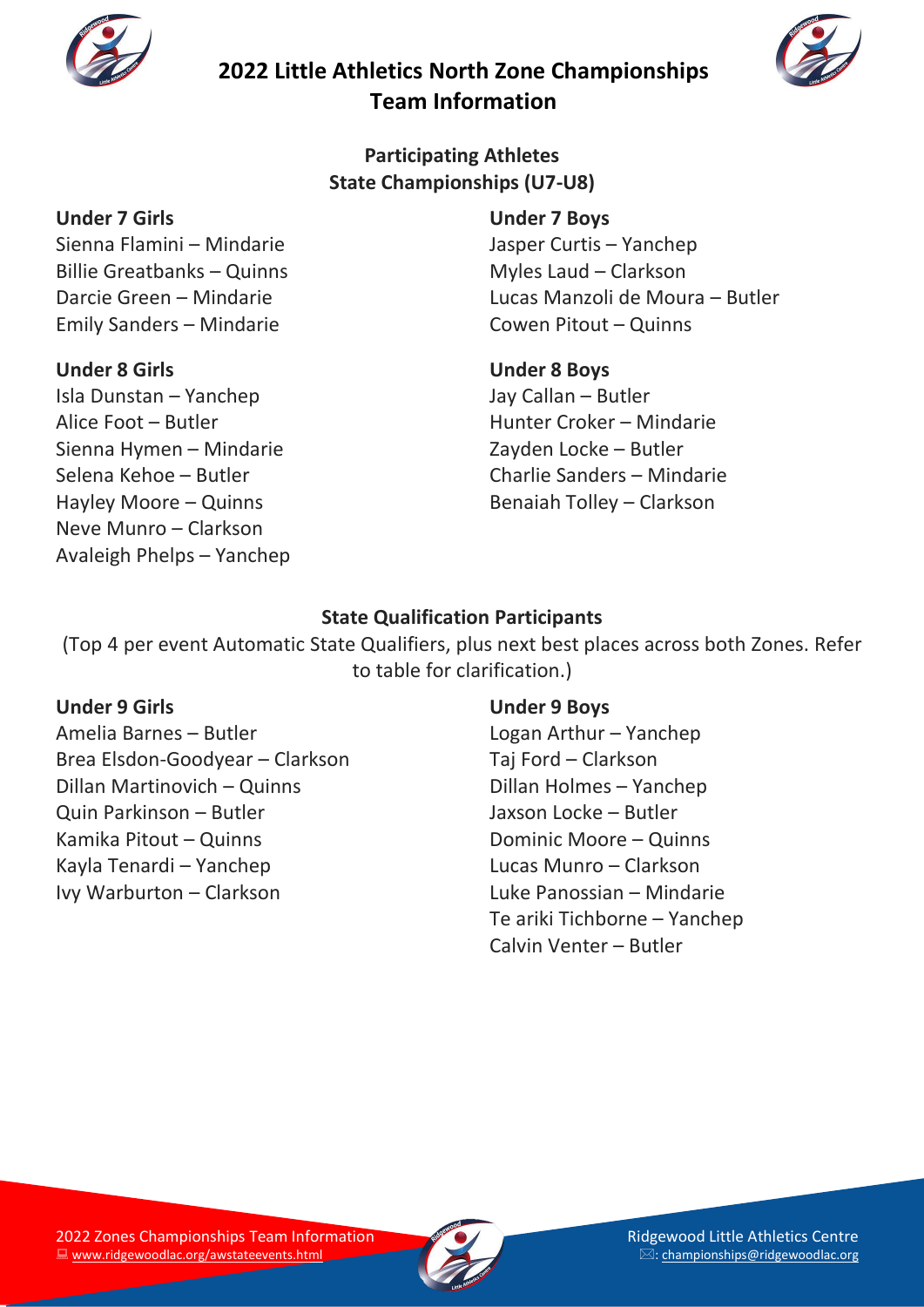



### **Under 10 Girls**

Jasper Asante-Nimako – Butler Muna Ezeonwu – Clarkson Savannah Holdsworth – Clarkson Sienna Kehoe – Butler Ela Mulimbi – Butler Violet Pakau – Butler Sienna Tenardi – Yanchep Mila van Loggerenberg – Quinns

### **Under 11 Girls**

Macie Dale – Quinns Ameleah Ford – Clarkson Ashleigh Fox – Yanchep Sophia Kehoe – Butler Alisha Moore – Quinns Eliah Mulimbi – Butler Amberley Musson – Quinns Zali Parkinson – Butler Jahrya Rota - Clarkson

### **Under 12 Girls**

Nevaeh Arthur – Yanchep Kaia Lahtz – Quinns Lexis Muncaster – Butler Hailee O'Connor – Quinns Arielle Panossian – Mindarie Mia Shelley – Mindarie Shanelle Tica – Butler Tahraya Ward – Butler

### **Under 10 Boys** Hunter Etchells – Butler Adriano Flamini – Mindarie Kaylan Hetaraka – Butler Zakary Holmes – Yanchep Logan Oakes – Mindarie Joshua Phillips – Butler Angus Shelley – Mindarie Divan Christiaan Viljoen – Mindarie Jacob Wildenburg – Yanchep

### **Under 11 Boys**

Travis Deane – Yanchep Pedro Manzoli de Moura – Butler Witahana Pakau – Butler AJ Steyn – Mindarie Bryson Wentholt – Butler Jake Williamson – Quinns

## **Under 12 Boys**

Travarn Ackerman – Butler Liam Barnes – Butler Jaxon Lawrence Blake – Butler Oliver Clarke – Butler Oliver Hatchett – Clarkson Jaison Jaschinsky – Quinns Keenan Munro – Clarkson Hoani-Jay Tichborne – Yanchep Jayden Venter – Butler Johannes Nicolaas Viljoen – Mindarie Robert Vodovodo - Yanchep

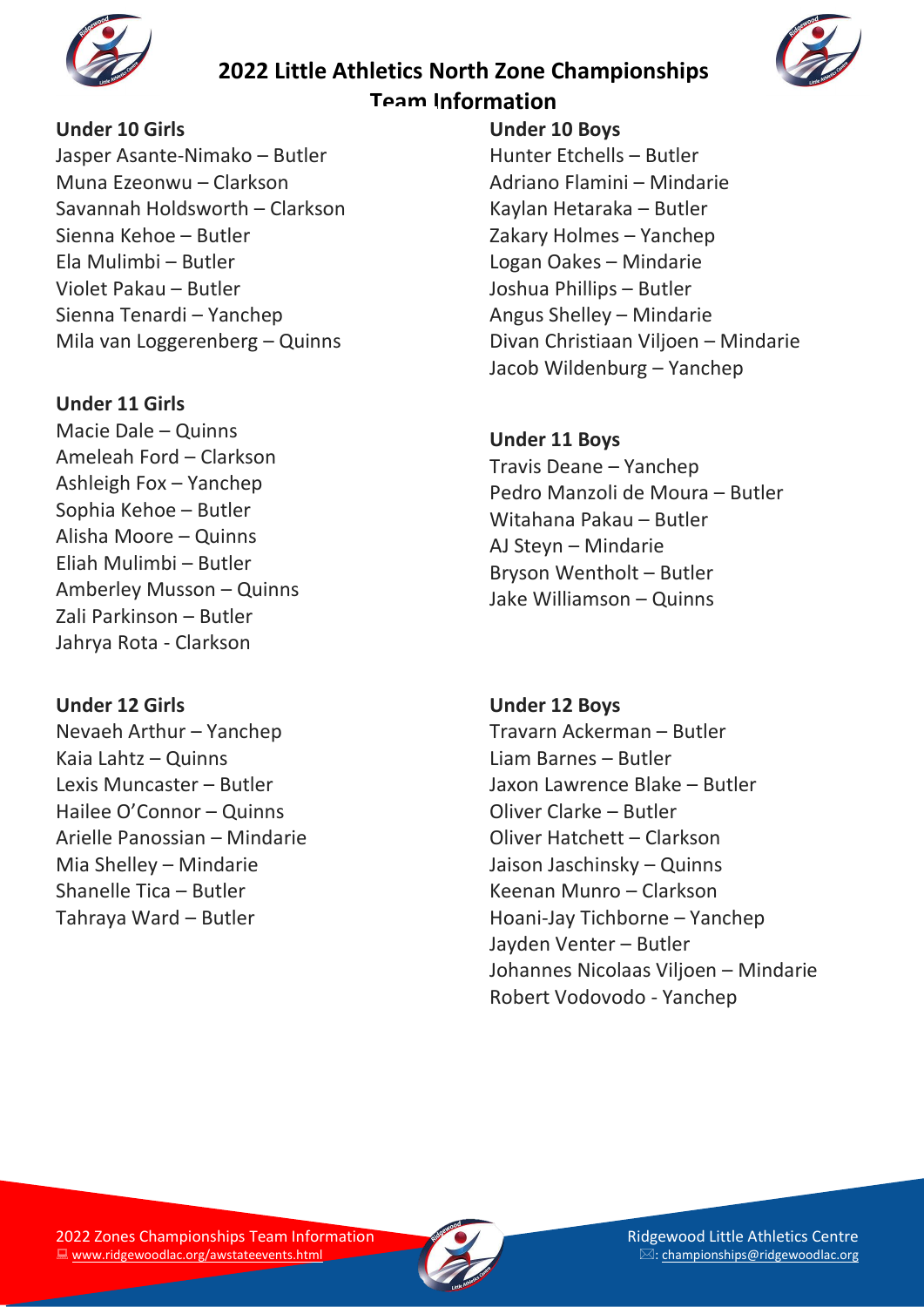

# **2022 Little Athletics North Zone Championships**



### **Team Information**

### **Under 13 Girls**

Summer Adams – Butler Isabelle Curtis – Yanchep Dreyah Deane – Yanchep Claudia Flamini – Mindarie Bella Muncaster – Butler Sieanna Robert – Butler Peytton Wentholt – Butler Sophie Williams – Clarkson

### **Under 14 Girls**

Azalyiah Ackerman – Butler Makaila Harnett – Quinns Shanley Harrison – Clarkson Emily Hatchett – Clarkson Alyssa Torrance – Yanchep Gemma Vine – Quinns Tyleaa Ward – Butler

### **Under 15 Girls**

Jasmin Goodridge – Clarkson Hayley Mann – Mindarie Olivia Williams - Clarkson

### **Under 13 Boys** Isaac Akwasi Nhyira-Ba Asante-Nimako – Butler George Clune – Yanchep Tirikatene Hetaraka – Butler Zachary Hoar – Yanchep Jeremie Lapierre – Mindarie

### **Under 14 Boys**

Nicholas Hoar – Yanchep Jack Kirkhouse – Mindarie Barnaby Lancaster-Simper – Mindarie Will Parkinson – Butler Brayden Phillips – Butler Thomas Smith – Quinns Seaden Taig – Clarkson

### **Under 15 Boys**

Jamie Deane – Yanchep George Holmes – Yanchep Kaeden McQuoid – Yanchep Hawaiki Tichborne – Yanchep Lennox Wentholt – Butler Jed Wilkinson – Yanchep